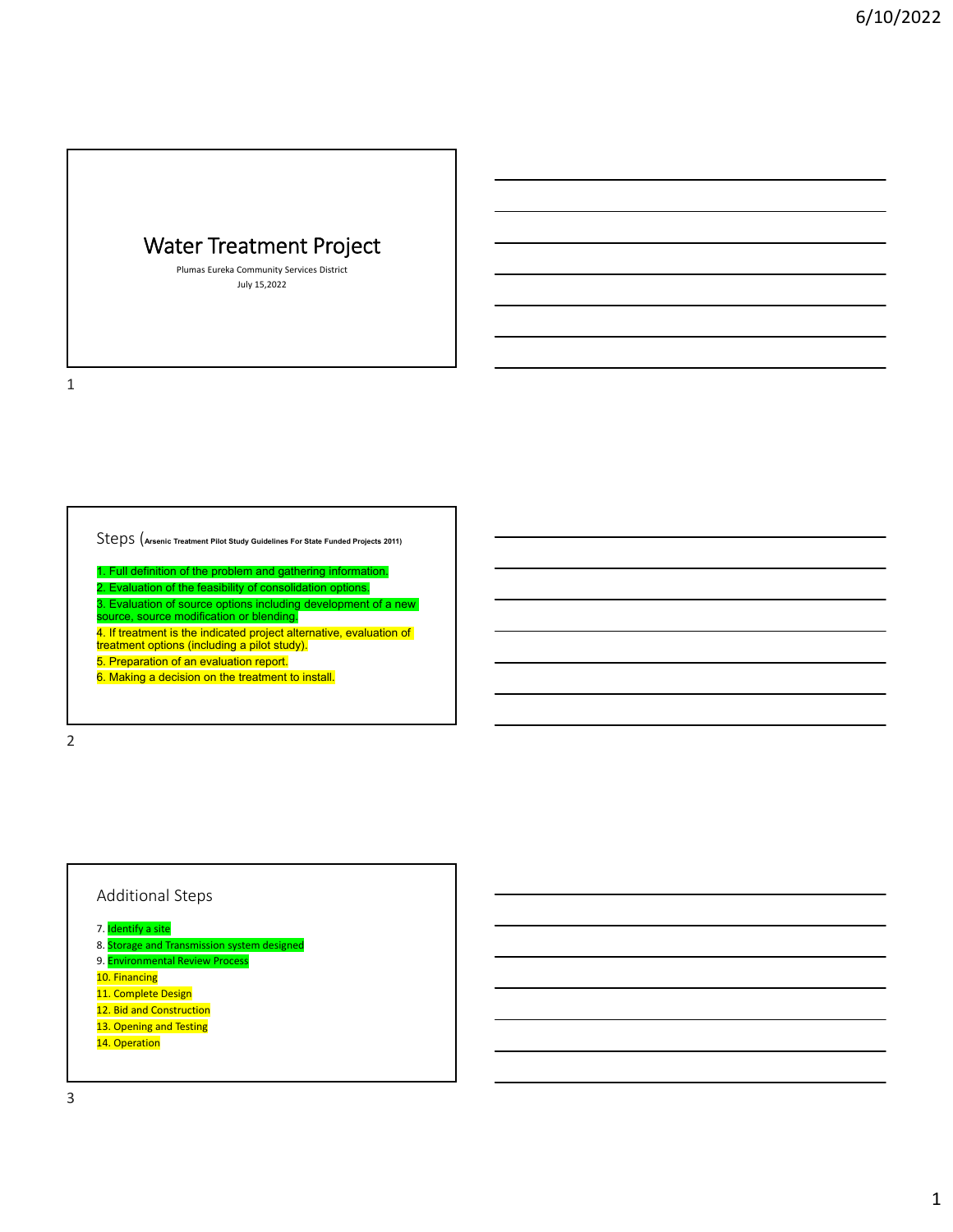### Full definition of the problem and gathering information

- Stantec PER defined the general needs of the water system and defined the alternatives, concluding that treatment was the only feasible alternative
- Stantect had one pilot test that was not accepted by the state • Farr West confirmed Stantec's technical conclusions, identified possible locations for the project with a recommendation, and estimated costs of construction.

4

Evaluation of the feasibility of consolidation options

• Graeagle Land and Water refused to consolidate with the District's system.

5

#### Evaluation of source options including development of a new source, source modification or blending

- Well Studies conducted from 2009 through 2014 found no suitable alternative sources.
- Blending is being used to meet Title 22 regulations for annual compliance for An. Fe and Mn are out of compliance for both Wells the District has a waiver, but occasionally exceeds the 3XMCL limit for iron at Well 2.
- The Board determined that the current approach is not sustainable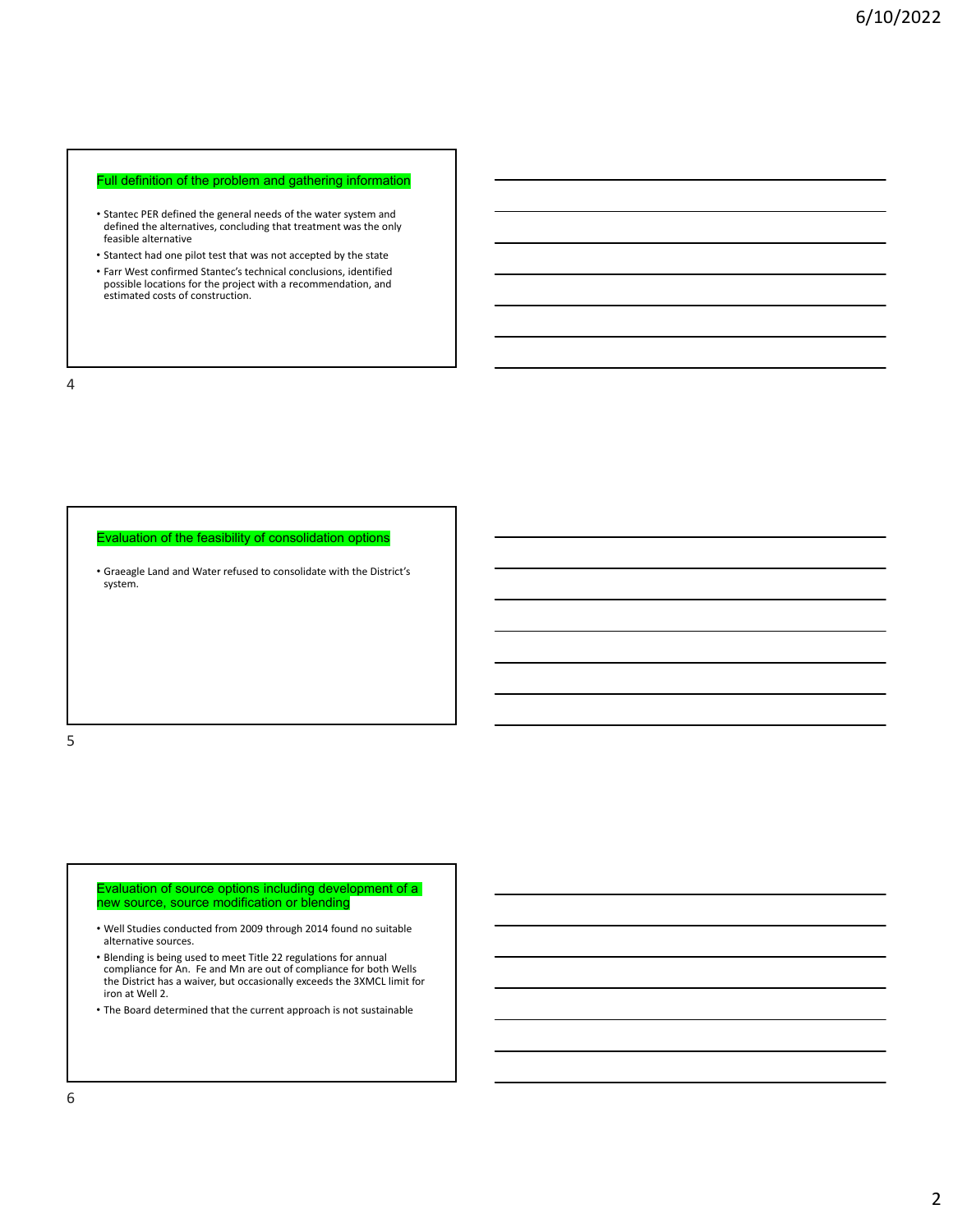#### If treatment is the indicated project alternative, evaluation of treatment options (including a pilot study).

- The Stantect PER and the Farr West Technical memo identified treatment as the recommended, if not only, alternative.
- Pilot studies have been done, but only found challenges to successfully treating the water. A treatment process has not been completely defined.
- To reduce costs of further testing, Farr West developed a design that accommodates pretreatment, coagulation and filtration, adsorbtion, post treatment, blending, and treatment by-pass.
- In considering SRF financing, the SWRCB posed questions about the approach that, to answer, require further pilot testing.

7

### If treatment is the indicated project alternative, evaluation of treatment options (including a pilot study).

- Stantect had one pilot test that was not accepted by the state
- Farr West conducted one pilot test and one bench test and identified problem with coagulating and filtering of As, Fe and Mn using conventional technology. Possible causes included a high level of soluble (colloidal) iron and phosphates in the water.
- Recent bench by WestTech test found two chemical regimes to coagulate iron and manganese.
- ATEC challenged the assumption that the problems found by Farr West are not an impediment.

8

# Preparation of an evaluation report Making a decision on the treatment to install

• The two steps will be completed once the SWRCB is satisfied with the scope and results of future pilot test(s).

9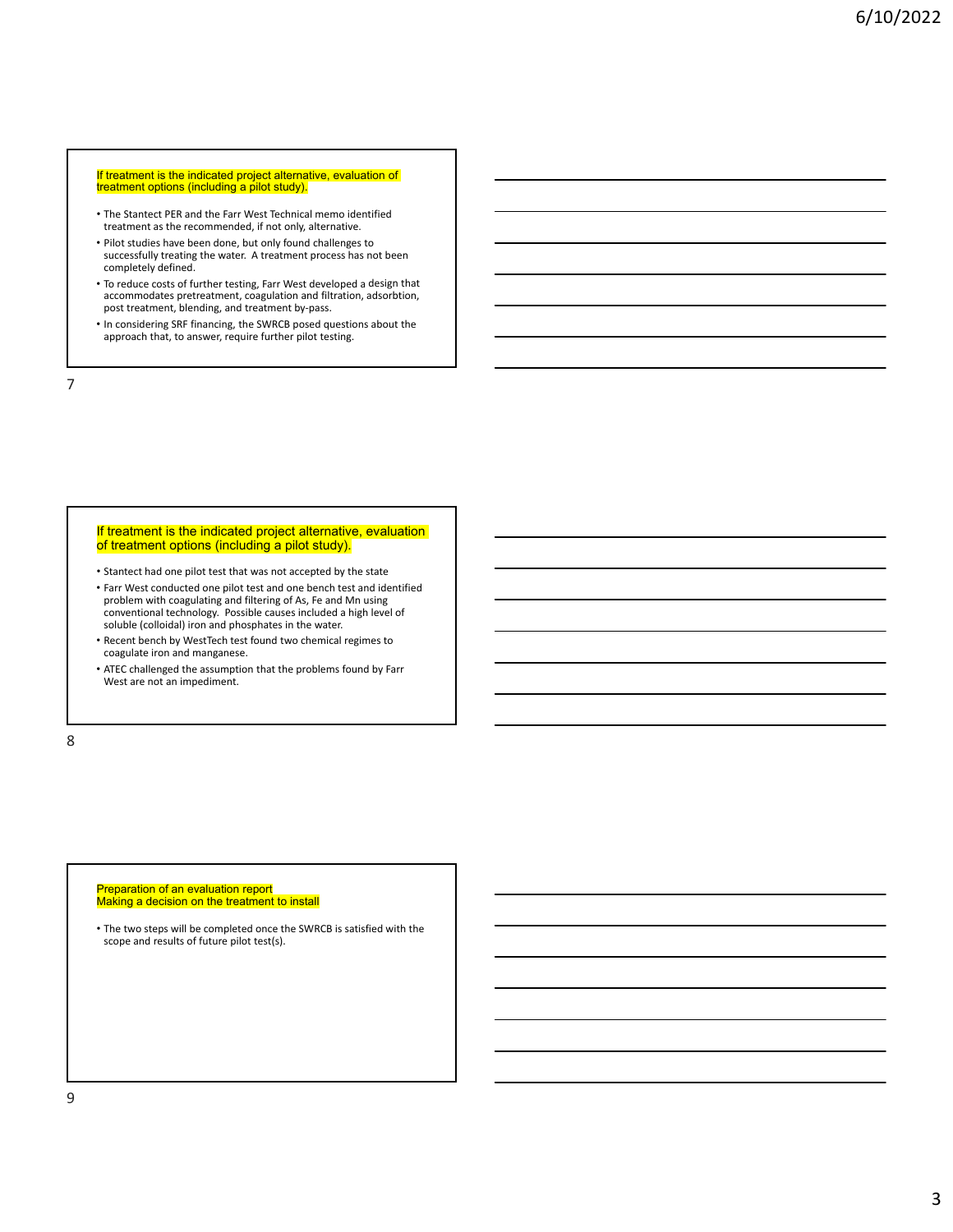# Other Steps 7. <mark>Identify a site</mark> 8. Storage and Transmission system designed 9. <mark>Environmental Review Process</mark> 10. Financing 11. Complete Design 12. Bid and Construction 13. Opening and Testing 14. Operation

10

| Pilot Testing: What do we need to understand |                                |
|----------------------------------------------|--------------------------------|
| Pretreatment                                 | <b>Treatment</b>               |
| $\cdot$ Oxidant                              | • Filtration Media             |
| • Contact time                               | • Adsorbtive Media (if needed) |
| • Point of contact                           | • pH adjustment                |
| • Coagulant (if needed)                      |                                |
| • Polymer (if needed)                        |                                |
| • pH adjustment                              |                                |

11

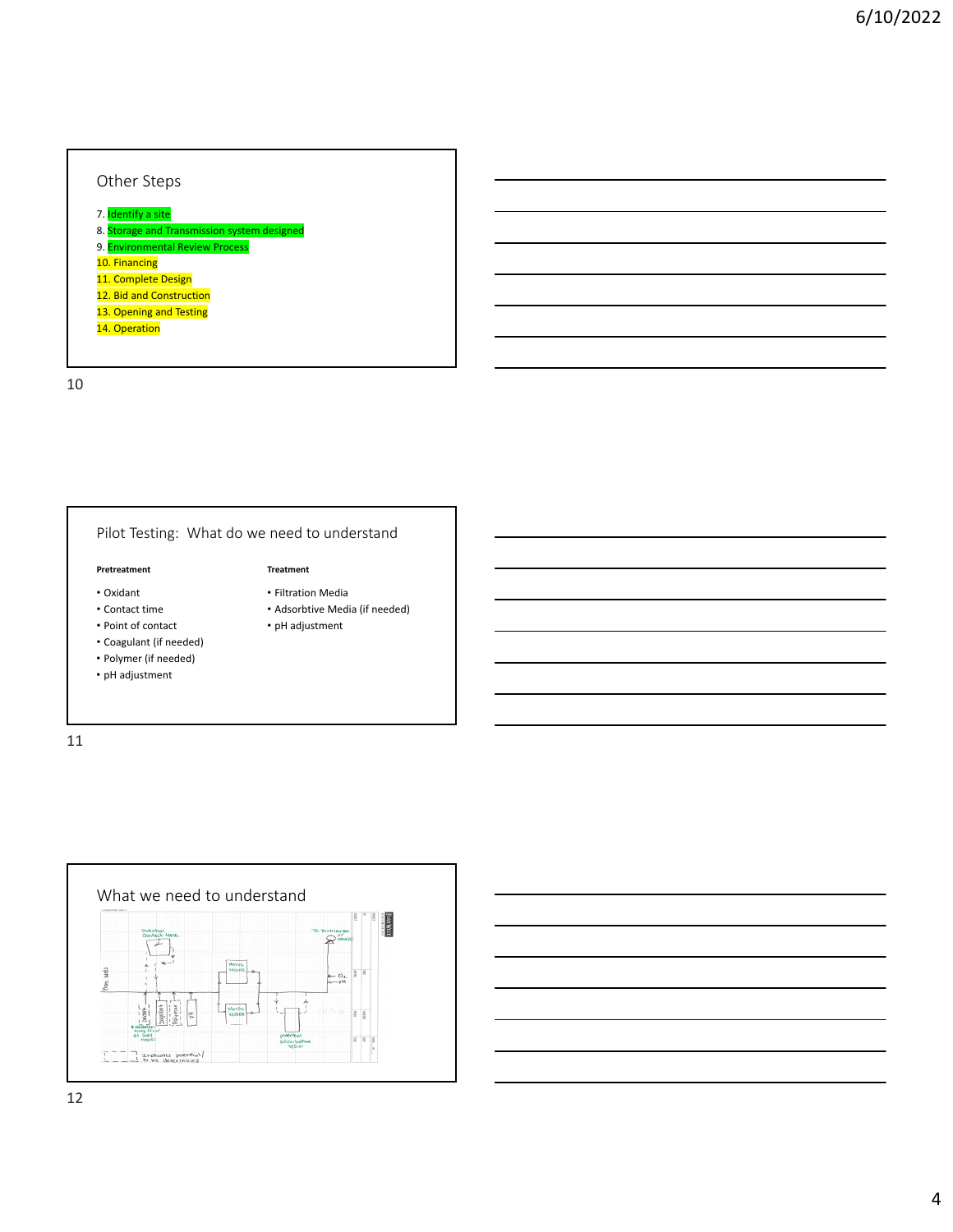## Bench Test Results

Two chemical regimens resulted in treated water quality better than the effluent standards.

- 1. Sodium Hypochlorite Regime a. Oxidant: Sodium Hypochlorite b. Coagulant: Polyaluminum Chloride c. Polymer: Magnafloc LT27
- 2. Potassium Permanganate Regime a. Oxidant: Potassium Permanganate
	- b. Coagulant: Aluminum Sulfate
	- c. Polymer: Mangafloc LT27

13

## Bench Test Results

- The well water characteristics significantly changed from the first day of testing  $(5/3/22)$  through the rest of the week. Iron and manganese concentrations approximately doubled on  $5/4/22$ , so the water required much
- The sample change required additional oxidant dosing and tests than originally anticipated, so it took a longer time than originally expected. Due to the additional oxidant work and the scheduled time expected. Due to the additional oxidant work and the scheduled time<br>on‐site, some other parameters and doses were not fully optimized,<br>but they were determined as baselines for effective treatment.

14

### Proposed Treatment

- > An oxidant (NaOCl or KMnO4) is going to be added to the raw water to oxidize iron, manganese, and arsenic so that these constituents can precipitate or turn from a soluble compound to an insoluble compound. Additionally,
- The coagulant is then added to neutralize the particles, allowing them to "clump" together more effectively as opposed to repelling if they share a like‐charge.
- The benefit of using a Manganese Dioxide (MnO2) media in your filter vessel is that MnO2 acts as a catalyst for all Iron, Manganese, and Arsenic members of an interpretation of the memasing of memasing the memasing communi proposed.